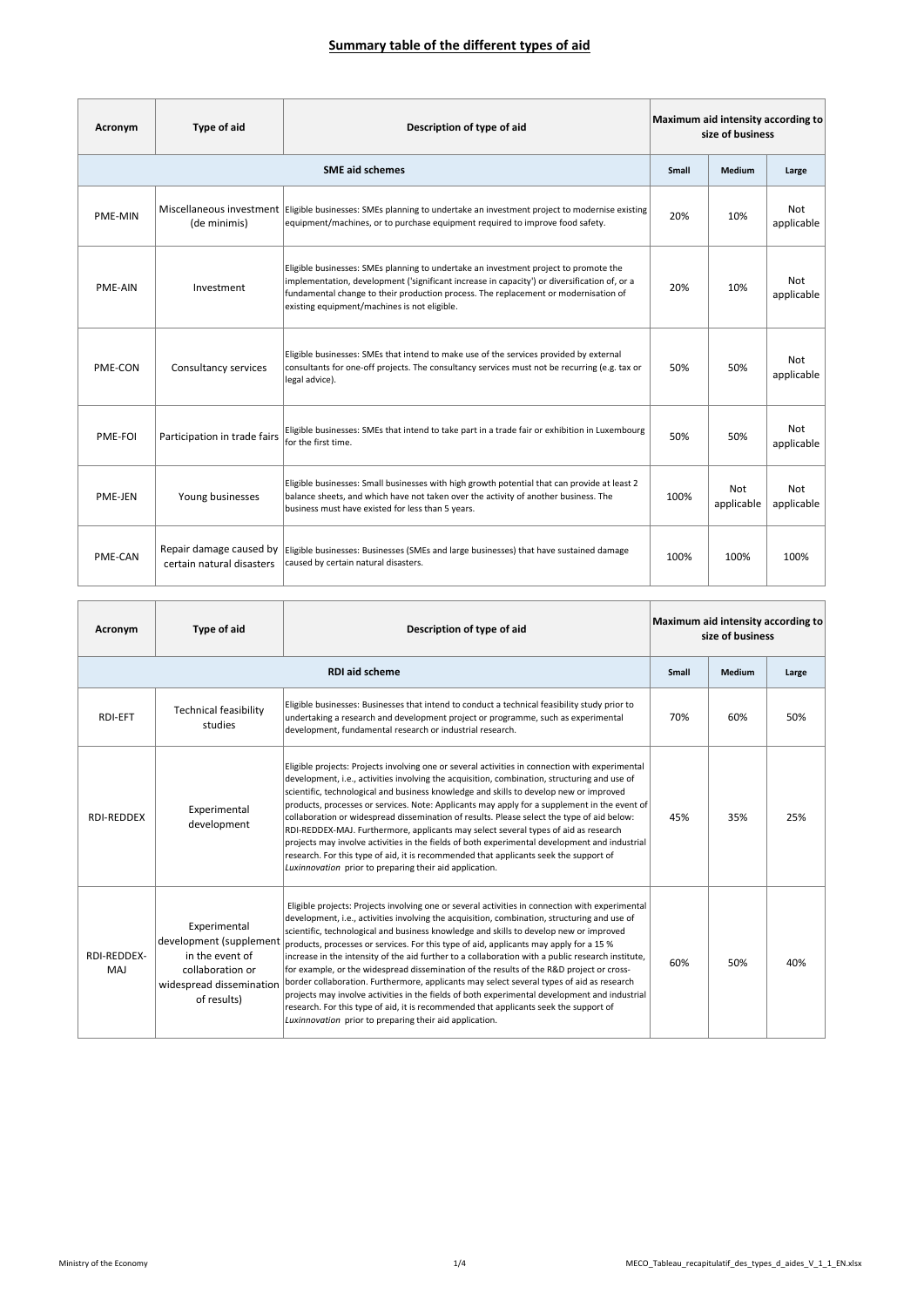| Acronym               | Type of aid                                                                                                       | Description of type of aid                                                                                                                                                                                                                                                                                                                                                                                                                                                                                                                                                                                                                                                                                                                                                                                                                                                                                                                                                  | Maximum aid intensity according to<br>size of business |                   |                   |  |
|-----------------------|-------------------------------------------------------------------------------------------------------------------|-----------------------------------------------------------------------------------------------------------------------------------------------------------------------------------------------------------------------------------------------------------------------------------------------------------------------------------------------------------------------------------------------------------------------------------------------------------------------------------------------------------------------------------------------------------------------------------------------------------------------------------------------------------------------------------------------------------------------------------------------------------------------------------------------------------------------------------------------------------------------------------------------------------------------------------------------------------------------------|--------------------------------------------------------|-------------------|-------------------|--|
| <b>RDI aid scheme</b> |                                                                                                                   |                                                                                                                                                                                                                                                                                                                                                                                                                                                                                                                                                                                                                                                                                                                                                                                                                                                                                                                                                                             | <b>Small</b>                                           | Medium            | Large             |  |
| <b>RDI-REDIND</b>     | Industrial research                                                                                               | Eligible projects: Projects involving one or several activities in connection with industrial<br>research, i.e., activities involving planned research or critical investigations to acquire new<br>knowledge and skills for the purpose of developing new products, processes or services, or<br>significantly improving existing products, processes or services. Note: Applicants may apply<br>for a supplement in the event of collaboration or widespread dissemination of results.<br>Please select the type of aid below: RDI-REDIND-MAJ. Furthermore, applicants may select<br>several types of aid as research projects may involve activities in the fields of both<br>experimental development and industrial research. For this type of aid, it is recommended<br>that applicants seek the support of Luxinnovation prior to preparing their aid application.                                                                                                   | 70%                                                    | 60%               | 50%               |  |
| RDI-REDIND-<br>MAJ    | Industrial research<br>(supplement in the event<br>of collaboration or<br>widespread dissemination<br>of results) | Eligible projects: Projects involving one or several activities in connection with industrial<br>research, i.e., activities involving planned research or critical investigations to acquire new<br>knowledge and skills for the purpose of developing new products, processes or services, or<br>significantly improving existing products, processes or services. For this type of aid,<br>applicants may apply for a 15 % increase in the intensity of the aid further to a collaboration<br>with a public research institute, for example, or the widespread dissemination of the results<br>of the R&D project or cross-border collaboration. Furthermore, applicants may select<br>several types of aid as research projects may involve activities in the fields of both<br>experimental development and industrial research. For this type of aid, it is recommended<br>that applicants seek the support of Luxinnovation prior to preparing their aid application. | 80%                                                    | 75%               | 65%               |  |
| RDI-REDFON            | Fundamental research                                                                                              | Eligible projects: Projects involving one or several activities in connection with fundamental<br>research, i.e., activities involving experimental or theoretical work to acquire new<br>knowledge on basic phenomena or observable facts, without seeking any direct practical<br>application or commercial use. Furthermore, applicants may select several types of aid as<br>research projects may involve activities in the fields of both experimental development and<br>industrial research. For this type of aid, it is recommended that applicants seek the support<br>of Luxinnovation prior to preparing their aid application.                                                                                                                                                                                                                                                                                                                                 | 100%                                                   | 100%              | 100%              |  |
| RDI-IOS               | Process and organisational<br>innovation                                                                          | This aid is intended for businesses seeking to undertake 1) a process innovation project, i.e.,<br>a project involving the implementation of a new or significantly improved production or<br>distribution method, or 2) an organisational innovation project, i.e., a project involving the<br>implementation of a new method of organising the company's business practices, workplace<br>or external relations. For this type of aid, it is recommended that applicants seek the<br>support of Luxinnovation prior to preparing their aid application.                                                                                                                                                                                                                                                                                                                                                                                                                   | 50%                                                    | 50%               | 15%               |  |
| RDI-JEI               | Financial aid for young<br>innovative enterprises                                                                 | Any business that satisfies all of the following requirements:<br>is an unlisted company;<br>has not taken over the activity of another business;<br>has been registered for less than 5 years;<br>has not yet distributed profits;<br>was not formed as a result of a merger;<br>exhibits strong potential for growth.<br>For this type of aid, it is recommended that applicants seek the support of Luxinnovation<br>prior to preparing their aid application.                                                                                                                                                                                                                                                                                                                                                                                                                                                                                                           | 100%                                                   | Not<br>applicable | Not<br>applicable |  |
| RDI-INOPIT            | Innovation for SMEs-<br>Industrial property<br>protection                                                         | The aid is intended to support any project undertaken by an SME to acquire, validate or<br>defend patents and other intangible assets (licences, know-how and other types of<br>intellectual property). For this type of aid, it is recommended that applicants seek the<br>support of Luxinnovation prior to preparing their aid application.                                                                                                                                                                                                                                                                                                                                                                                                                                                                                                                                                                                                                              | 50%                                                    | 50%               | Not<br>applicable |  |
| RDI-INODPQ            | Innovation for SMEs-<br>Temporary posting of<br>highly qualified staff                                            | The aid is intended to support any project undertaken by an SME, involving the posting of<br>highly qualified staff from a research institute, an institute involved in the dissemination of<br>knowledge, or a large business, for the purpose of carrying out research-, development- or<br>innovation-related tasks further to the creation of a new job in the beneficiary business,<br>without replacing other staff members. For this type of aid, it is recommended that<br>applicants seek the support of Luxinnovation prior to preparing their aid application.                                                                                                                                                                                                                                                                                                                                                                                                   | 50%                                                    | 50%               | Not<br>applicable |  |
| <b>RDI-INOSCE</b>     | Innovation for SMEs-<br>Cost of external advisory<br>services                                                     | The aid is intended to support any project undertaken by an SME, involving the<br>procurement of advisory services provided by external consultants, insofar that such<br>services are not ongoing or recurrent in nature and unrelated to the business's normal<br>operating expenditure (e.g., regular tax or legal consultancy services, advertising). For this<br>type of aid, it is recommended that applicants seek the support of Luxinnovation prior to<br>preparing their aid application.                                                                                                                                                                                                                                                                                                                                                                                                                                                                         | 50%                                                    | 50%               | Not<br>applicable |  |
| RDI-INOCSI            | Innovation for SMEs-<br>Innovation advice &<br>support                                                            | The aid is intended to support any project undertaken by an SME, involving the<br>procurement of advisory and support services in connection with innovation. For this type of<br>aid, it is recommended that applicants seek the support of Luxinnovation prior to preparing<br>their aid application.                                                                                                                                                                                                                                                                                                                                                                                                                                                                                                                                                                                                                                                                     | 100%                                                   | 100%              | Not<br>applicable |  |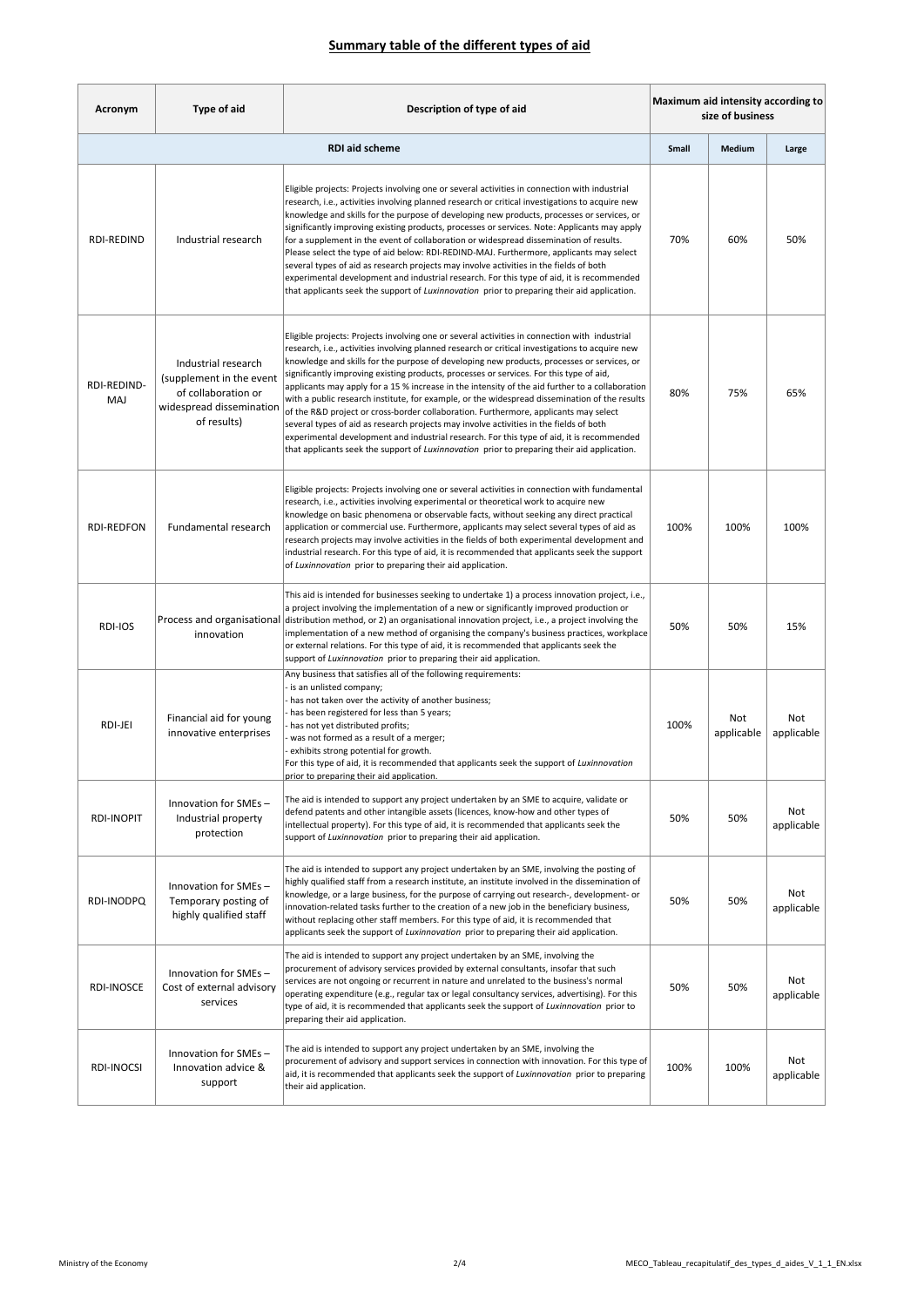| Acronym               | Type of aid                                  | Description of type of aid                                                                                                                                                                                                                                                                                                                                                                                                                                                                     | Maximum aid intensity according to<br>size of business |        |       |  |
|-----------------------|----------------------------------------------|------------------------------------------------------------------------------------------------------------------------------------------------------------------------------------------------------------------------------------------------------------------------------------------------------------------------------------------------------------------------------------------------------------------------------------------------------------------------------------------------|--------------------------------------------------------|--------|-------|--|
| <b>RDI aid scheme</b> |                                              |                                                                                                                                                                                                                                                                                                                                                                                                                                                                                                | Small                                                  | Medium | Large |  |
| RDI-API               | Running/management of<br>innovation clusters | The aid is intended for legal persons to support the management of an innovation cluster<br>established in Luxembourg. For this type of aid, it is recommended that applicants seek the<br>support of Luxinnovation prior to preparing their aid application.                                                                                                                                                                                                                                  | 50%                                                    | 50%    | 50%   |  |
| RDI-IPI               | Investment in innovation<br>clusters         | The aid is intended for legal persons to support the building or modernisation of an<br>innovation cluster, i.e., a structure or a group composed of independent parties (innovative<br>start-ups, large enterprises, SMEs, research institutes, knowledge dissemination<br>organisations, non-profit associations, etc.) established in Luxembourg. For this type of aid,<br>it is recommended that applicants seek the support of Luxinnovation prior to preparing their<br>aid application. | 50%                                                    | 50%    | 50%   |  |
| RDI-IRE               | Investment in research<br>infrastructure     | The aid is intended for research infrastructures, i.e., Luxembourg-based facilities, resources<br>and related services used by the scientific community to conduct research, and which<br>engage in economic activities. For this type of aid, it is recommended that applicants seek<br>the support of Luxinnovation prior to preparing their aid application.                                                                                                                                | 50%                                                    | 50%    | 50%   |  |

| Acronym        | Type of aid                                                                     | Description of type of aid                                                                                                                                                                                                                               | Maximum aid intensity according to<br>size of business |               |       |
|----------------|---------------------------------------------------------------------------------|----------------------------------------------------------------------------------------------------------------------------------------------------------------------------------------------------------------------------------------------------------|--------------------------------------------------------|---------------|-------|
|                |                                                                                 | <b>ENV aid scheme</b>                                                                                                                                                                                                                                    | <b>Small</b>                                           | <b>Medium</b> | Large |
| <b>ENV-NOR</b> | Investment in projects<br>going beyond<br>environmental protection<br>standards | Eligible projects: Investment projects enabling beneficiary businesses to go beyond the<br>applicable environmental standards or, in the absence of such standards and in light of its<br>activities, to increase the level of environmental protection. | 60%                                                    | 50%           | 40%   |
| <b>ENV-AAN</b> | Investment for early<br>adaptations to future EU<br>standards                   | Eligible projects: Investment projects enabling beneficiary businesses to achieve compliance<br>with newly adopted environmental standards that increase the level of environmental<br>protection, but which are not yet in force.                       | 35%                                                    | 25%           | 15%   |
| <b>ENV-MEE</b> | Energy efficiency<br>measures                                                   | Eligible projects: Investment projects enabling beneficiary companies to achieve energy<br>efficiency objectives or reduce energy consumption.                                                                                                           | 50%                                                    | 40%           | 30%   |
| <b>ENV-CHR</b> | Investment in high-yield<br>cogeneration                                        | Eligible investments: Investments in new cogeneration units satisfying high-yield<br>cogeneration criteria                                                                                                                                               | 65%                                                    | 55%           | 45%   |
| <b>ENV-ESR</b> | Investment in renewable<br>energy sources                                       | Eligible projects: Investment projects undertaken to promote the production of energy using<br>renewable sources, and particularly new renewable energy production facilities.                                                                           | 65%                                                    | 55%           | 45%   |
| ENV-ASC        | Investment for the<br>remediation of<br>contaminated sites                      | Eligible projects: Investment projects undertaken to repair environmental damage through<br>remediation of contaminated sites.                                                                                                                           | 100%                                                   | 100%          | 100%  |
| <b>ENV-RCF</b> | Investment in energy<br>efficient heating and<br>cooling networks               | Eligible projects: Investment projects involving the installation of energy efficient heating<br>and cooling networks in connection with the building, extension or renovation of one or<br>several production facilities.                               | 65%                                                    | 55%           | 45%   |
| ENV-RRD        | Investment in the<br>recycling and reuse of<br>waste                            | Eligible projects: Investment projects undertaken for the purpose of recycling and reusing<br>waste generated by other businesses.                                                                                                                       | 55%                                                    | 45%           | 35%   |